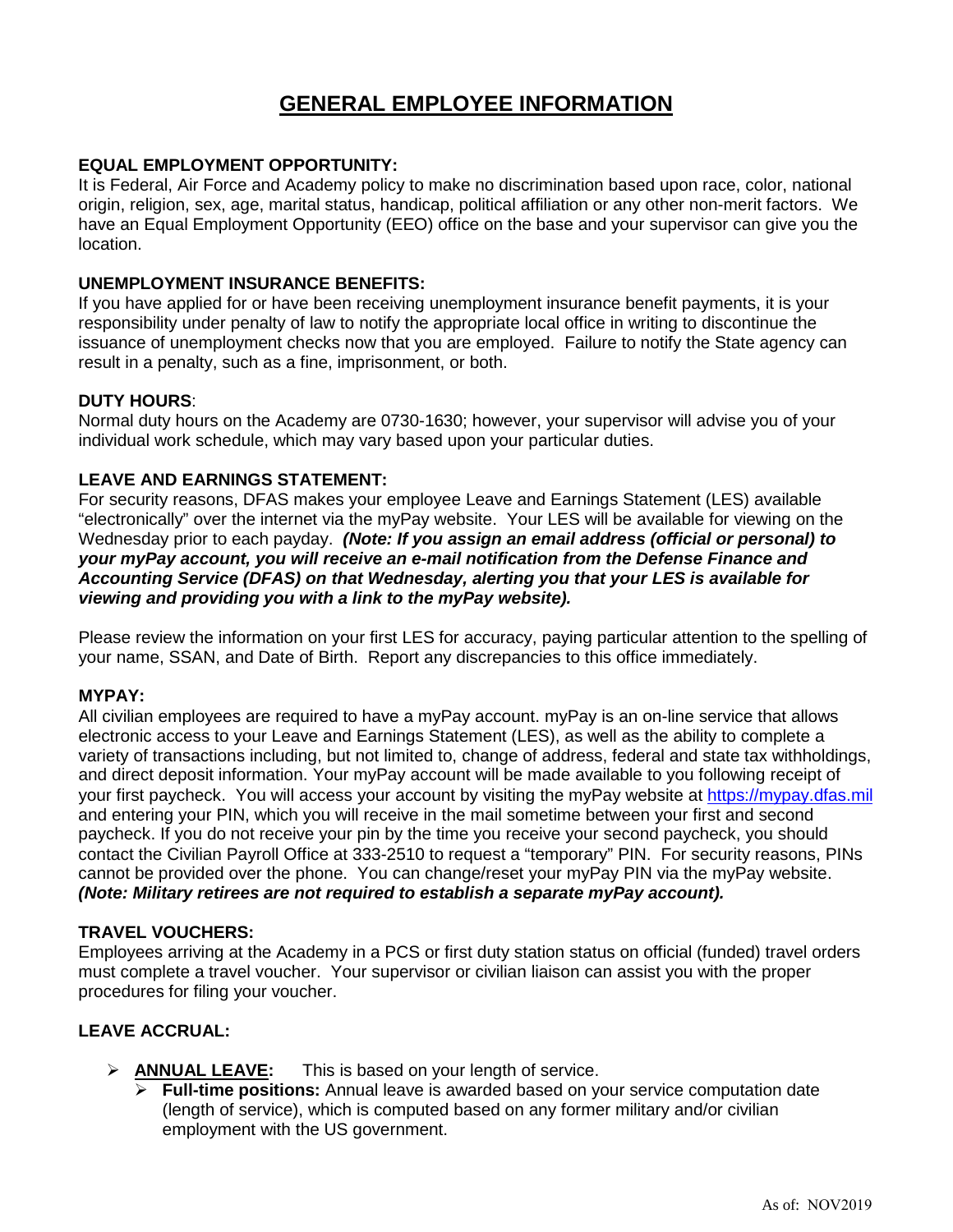#### *Annual Leave—Full-time Employees:*

Service less than 3 years - you will earn 4 hours a pay period. Service between 3-15 years - you will earn 6 hours a pay period. Service over 15 years - you will earn 8 hours a pay period.

- **Part-time Positions:** Employees will earn 1 hour of annual leave for each 20 hours worked in a pay period.
- **Faculty Title 10 Leave:** Entitled to additional leave based on years of service (see Title 10 handout).
- **SICK LEAVE:** This is not based on length of service.
	- **Full-time Positions:** 4 hours of sick leave is accumulated each pay period.
	- **Part-time Positions:** Sick leave may be earned 1 hour for each 20 hours worked in a pay period.
- **NOTE:** A pay period covers two weeks.

# **PERSONNEL ACTIONS (SF 50's):**

Personnel actions taken on you are documented on Standard Form SF50 (Notification of Personnel Action). You can access copies of all generated SF50's contained within your Electronic Official Personnel Folder (EOPF) by accessing your AFPC Secure web account or via your MyBiz account. You may want to consider maintaining a personal file of all SF50's for yourself. Please review your initial SF50 for accuracy, and notify this office immediately if anything is found to be incorrect. Pay special attention to the spelling of your name, social security number, and date of birth.

# **PROBATION PERIOD:**

New Air Force employees are required to complete a 2 year probation period as a part of the hiring process to determine the fitness of the employee to continue federal employment. Some exceptions may apply.

# **STUDENT REQUIREMENTS:**

Student employees must satisfy enrollment, grade, and employment requirements in accordance with their specific training programs. The USAFA Pathways Program Manager will contact you with specific requirements.

# **PERFORMANCE MANAGEMENT PROGRAM:**

Employee appraisals are completed on an annual cycle, depending on your pay schedule (i.e. GS, FWS, AD).

GS and FWS Employees: 1 April-31 March AD Employees: 1 June-31 May (Academic Year)

\*Your supervisor should also conduct a mid-term review with you.

# **AWARDS:**

Civilian employees are eligible for several types of awards, including time-off and cash awards. These awards are usually tied to your annual appraisal and the amounts are dependent upon your performance rating.